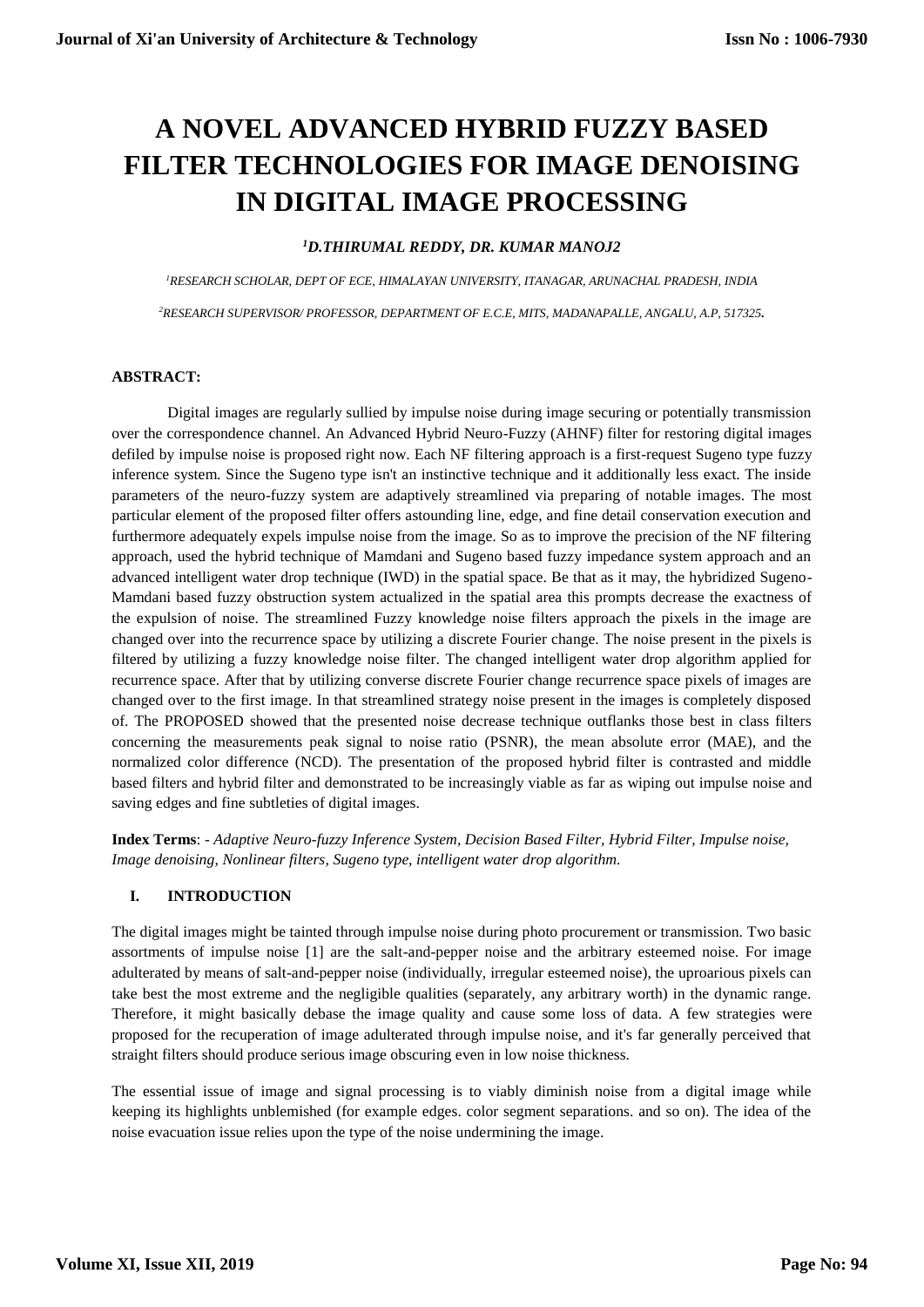#### 1. Noise in an image

The two most normally happening types of noise are

- (i) Additive noise (for example Gaussian and Impulse noise)
- (ii) Multiplicative noise (for example Dot noise).

Impulse noise is typically portrayed by some bit of image pixels that are tainted, leaving the rest of the pixels unaltered. Instances of impulse noise are fixed-esteemed impulse noise and arbitrarily esteemed impulse noise. We talk about added substance noise when an incentive from a specific conveyance is added to each image pixel, for instance, a Gaussian circulation. Multiplicative noise is commonly more hard to expel from images than added substance noise in light of the fact that the force of the noise changes with the signal power (for example spot noise).In tile writing, a few (fuzzy and non-fuzzy filters have been read for impulse noise decrease. Impulse noise is brought about by errors in the information transmission produced in boisterous sensors or correspondence channels, or by errors during tile information catch from digital cameras. Noise normally evaluated by the level of pixels that are tainted. Adulterated pixels are either set to the most extreme esteem or have single bits flipped over. Sometimes, single pixels are set then again to zero or to the greatest worth. This is the most widely recognized type of impulse noise and is called salt and pepper noise. Noise smoothing and edge upgrade are intrinsically clashing procedures, since smoothing a district may decimate an edge, while honing edges may prompt superfluous noise.

Noise concealment is of extraordinary enthusiasm for digital image processing, taking into account that the quality improvement of debased images is of basic significance for most of image processing zones, including examination of images, location of edges, and example acknowledgment. Digital images might be decayed by assorted types of noise, created by various causes, for example, signal dangers, damaged sensors, physical deterioration of the material because of maturing, poor lighting conditions, errors in the transmission because of channel noise, or obstruction brought about by electromagnetic fields. Thusly, digital images are decayed by noise. Indiscreet noise, Gaussian noise, and a blend of them are among the most common sorts of noise [1]. The end of blended, Gaussian-hasty noise is a tough assignment, as techniques worked to stifle impulses are inefficacious in the Gaussian noise disposal and the strategies introduced to diminish Gaussian noise are not fit for expelling impulses [1,2]. The broadly known vector median filter (VMF) [3] and its variations [4,5] solidly decrease the impulses in color images; notwithstanding, as the yield of this filter relates to one of the pixels of the area, this technique isn't proficiently lessening the Gaussian unsettling influence. To diminish this trouble, the decreased requesting approach is utilized to smother the noise in color images [6, 7, 8]. Another methodology for lessening blended Gaussian-imprudent noise is based on the exchanging strategies [9, 10, 11]. This technique has been utilized in color [10] and in grayscale images [9, 11]. These strategies intend to distinguish the hasty pixels and lessen them, utilizing a helpful technique, and procedure the remainder of the pixels with a strategy made to diminish Gaussian noise. The companion bunch idea proposed in [12, 13] and its fuzzy variations have additionally been utilized to diminish blended noise in color digital images. These filters play out an impulse recognition organize followed by an averaging substitution arrange. Another group of strategies for color image denoising is established on the possibility of geodesic digital ways. In a productive trilateral filter (TF) to take out the blended noise in grayscale images, was introduced. Right now, indiscreet noise detector established on the rank-ordered absolute differences statistic (ROAD) is joined with the two-sided filter. Regardless of the great denoising execution of the FPGA filter, the strategy can be altogether improved in its stage committed to the distinguishing proof and decrease of impulses. With that reason, right now, substitute the phase of impulse denoising of the FPGA strategy by the fuzzy ROD filter (FRF) uncommonly intended for imprudent noise. The analyses show that the introduced filter improves, regarding the measurements peak signal to noise ratio (PSNR), the mean absolute error (MAE), and the normalized color difference (NCD), the FPGA strategy and other best in class filters. At that point, right now, introduce another hybrid technique called FRF-FPGA to handle blended Gaussian-hasty noise. The proposed hybrid strategy comprises of two phases. At the principal arrange, a two-advance procedure based on FRF is applied to at first diminish the effect of imprudent noise. At that point, fuzzy normal filtering based on the FPGA filter [10] is utilized to decrease the Gaussian noise.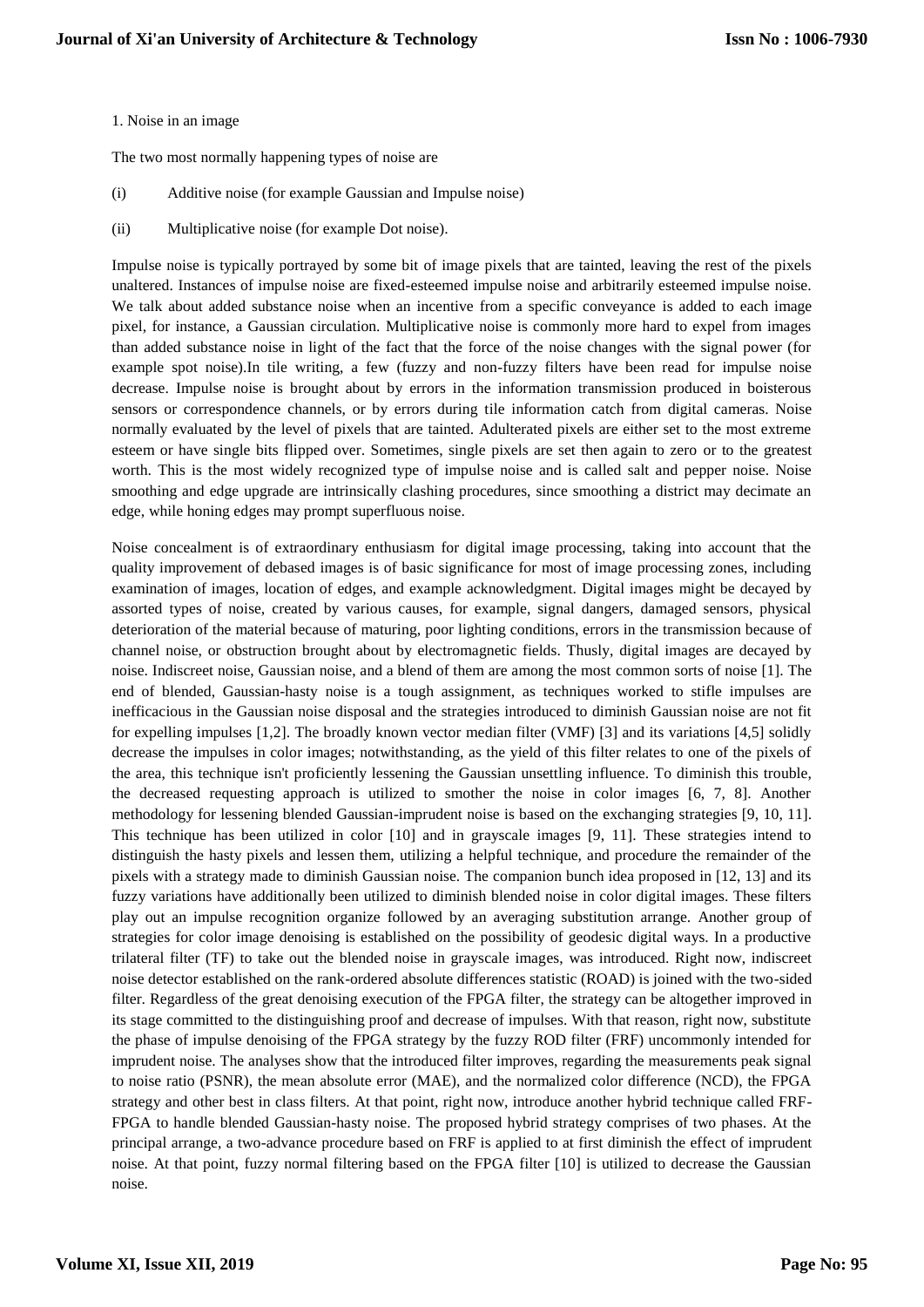# **Fuzzy Filters**

Noise decrease is a significant territory for image processing. Other than old style filters, there are bunches of fuzzy filters in the writing. Images can be ruined with impulse noise, Gaussian noise or both. Contingent upon the type of noise, filters can be utilized. The fuzzy filters are ordered into two subclasses:

(a) Fuzzy-old style filters: Fuzzy Classical filters will be filters that utilization fuzzy rationale and these are the adjustment of the traditional filters. A portion of the fuzzy-old style filters are

(i) Fuzzy median filter-Fuzzy median filter is notable for evacuating impulse noise. It is the fuzzy rank requesting of tests and is basically a supplanting of regular median filter with fuzzy partners.

(ii) Fuzzy impulse noise discovery and decrease strategy this filter by Selhulte recognize the impulse noise and some other noise in the image. It contains the noise—location step and filtering venture to safeguard the edges. Fuzzy location step utilizes fuzzy inclination esteems in eight ways with a 3 x 3 window, which demonstrates the level of a focal pixel as an impulse noise pixel. A fuzzy set is built based on the inclination.

(b) Fuzzy filters: These are filters that are totally reliant on fuzzy rationale and they don't have any association with old style filters. A couple of fuzzy filters lager talked about underneath.

(i) Gaussian noise decrease filter (GOA) - This filter is uncommonly intended to evacuate Gaussian noise. Averaging is accomplished for a pixel utilizing other neighborhood pixels and all the while dealing with the other image structures, for example, edges. To accomplish this, two highlights are required. To begin with, so as to recognize the varieties because of noise and the image structures, the filter utilizes angle for all the eight headings. Second, the enrollment capacities are adjusted as needs be to the noise level to perform fuzzy smoothing. The filter is applied iteratively.

(ii) Histogram adaptive filter (HAF) - This type of filter evacuates high rash noise, safeguarding edge data. In HAF, each info pixel is viewed as a fuzzy variable and a square window of size 3X3 is sided over the whole image and the filter yield is related with each middle pixel in a window. Three fuzzy sets for dull, medium and splendid are made and the enrollment capacities for these fuzzy sets are determined. At that point fuzzy inference rules based on the Takagi-Sugeno approach with a slight difference are utilized in a last yield decision process.

Image denoising still stays a test for scientists since noise expulsion introduces antiques and causes obscuring of the images. This paper depicts various approachs for noise decrease giving an understanding with respect to which filter ought to be utilized to locate the most dependable gauge of the first image information investigation of certain techniques that are accessible in the writing is given in underneath area.

Since the hybridized Sugeno-Mamdani based fuzzy impedance system executed in the spatial area this prompts decrease precision of the evacuation of noise. So as to improve the precision of the expulsion of noise right now denoising of images in the recurrence area utilizing an upgraded neuro hybrid fuzzy filter.

# II. **LITERATURE REVIEW**

**H. - L. what's more, K. - K, Ma (2001) [8]** Noise in an image is a significant issue. The noise could be Additive White Gaussian Noise (AWGN), Salt and Pepper Impulse Noise (SPIN), Random Value Impulse Noise (RVIN), or a blended noise. Proficient concealment of noise in an image is a significant issue. Denoising finds broad applications in numerous fields of image processing. Traditional techniques of image denoising utilizing straight and nonlinear techniques have just been accounted for and adequate writing is accessible around there and has been checked on in the following passage. As of late, different nonlinear and versatile filters have been recommended for the reason. The targets of these plans are to diminish noise just as to hold the edges and fine details of the first image in the reestablished image however much as could reasonably be expected. Be that as it may, both the destinations struggle one another and the revealed plans are not ready to perform agreeably in the two viewpoints. Thus, still different research laborers are effectively occupied with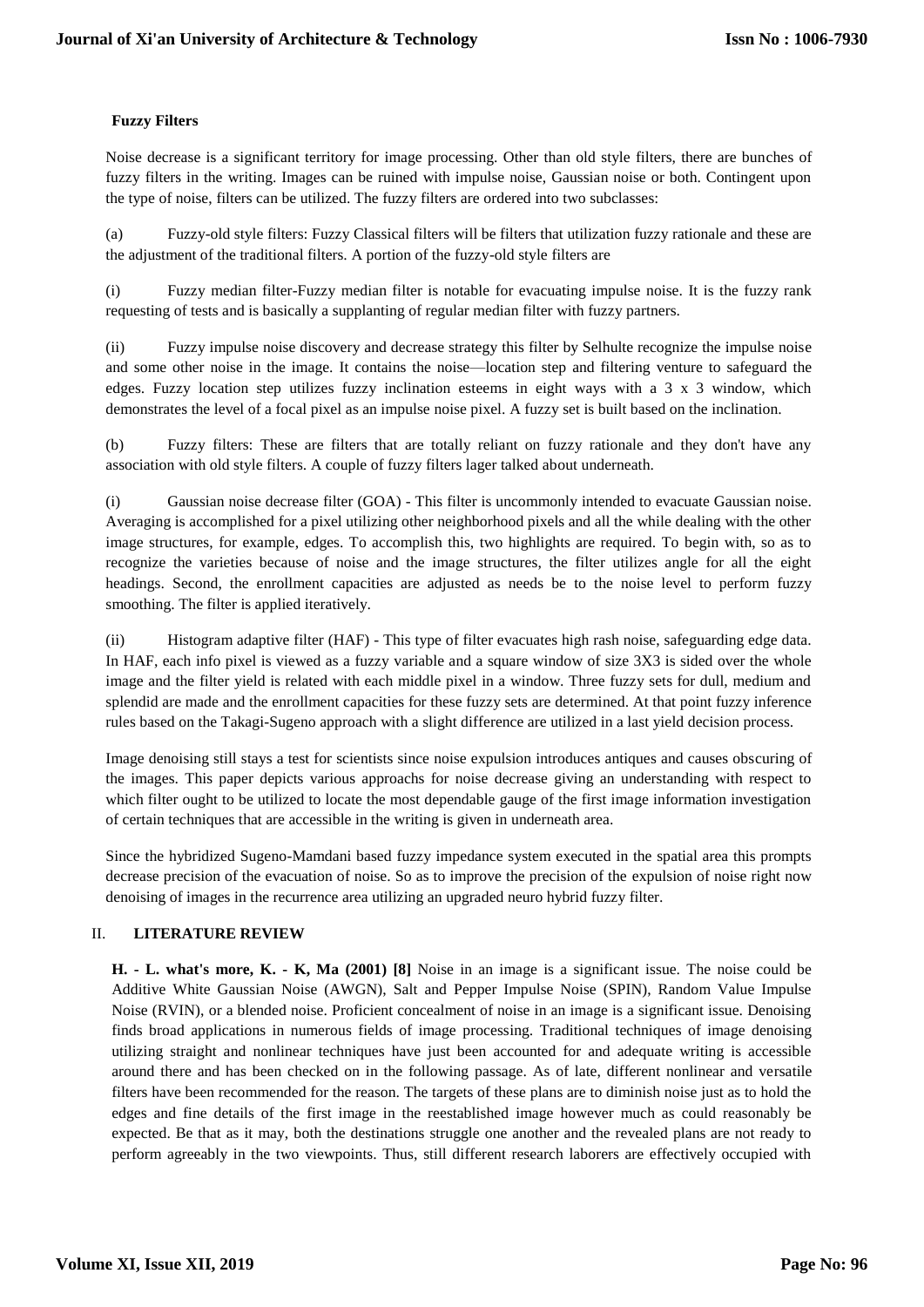growing better filtering plans utilizing most recent signal processing techniques. In the present proposition, endeavors have been made in building up some effective noise evacuation plans.

**G. Pok, J.- C. Liu, and A. S. Nair (2003)[9]** Most of the traditional direct computerized image filters, for example, averaging low pass filters have low pass attributes and they will in general obscure edges and to pulverize lines, edges and other fine image details. One answer to this issue is the utilization of the median (MED) filter, which is the most prominent request measurement filter under the nonlinear filter classes. This filter has been perceived as a helpful filter because of its edge safeguarding attributes and its effortlessness in usage. The median filter, particularly with bigger window size devastates the fine image details because of its rank requesting process. Applications of the median filter require alert since median filtering will, in general, evacuate image details, for example, slight lines and corners while diminishing noise. One approach to improve this circumstance is the weighted median WM filter, which is an expansion of the median filter that gives more weight to certain qualities inside the window.

**T. Chen and H. R. Wu (2001) [10]** Conventional median filtering approaches apply the median activity to every pixel unequivocally, that is, without thinking about whether it is uncorrupted or tainted. As a result, the image details contributed from the uncorrupted pixels are as yet subject to be filtered, and this causes image quality corruption. An instinctive answer for defeat this issue is to execute an impulse-noise discovery system preceding filtering; henceforth, just those pixels distinguished as "ruined" would experience the filtering procedure, while those recognized as "uncorrupted" would stay flawless. By fusing such a noise identification system or "knowledge" into the median filtering structure, the supposed exchanging median filters had demonstrated huge performance improvement. To address this downside, various changed median filters have been proposed, e.g., minimum/maximum selective means (MMEM) filter, pre-scanned min-max centerweighted (PMCW) filter, and choice-based median filters.

**N. Alajlan, M. Kamel, and E. Jernigan (2004)[11]** the filtering activity adjusts to the neighboring properties and structures in the image. In the choice-based filtering, for instance, image pixels are first delegated undermined and uncorrupted, and after that went through the median and personality filters, individually. The principal issue of the choice based filter lies in structure a choice guideline, or a noise measure, that can segregate the uncorrupted pixels from the debased ones as correctly as could reasonably be expected. In these pixels that have qualities near the greatest and least in a filter window are disposed of, and the midpoints of residual pixels in the window are processed. On the off chance that the distinction between the center pixel and normal surpasses a limit, the center pixel is supplanted by normal; generally, unaltered. In ACWM, CWM has used to recognize noisy pixels.

**X. Xu, E. L. Mill operator, D (2004)[12]** the tri-state median filter additionally improved exchanging median filters that are built by including a suitable number of center-weighted median filters into the essential exchanging median filter structure. These filters display preferable performance over the standard and the exchanging median filters to the detriment of expanded computational intricacy. In dynamic exchanging median filter (PSM) for the expulsion of impulse noise from exceptionally adulterated images has proposed, where both the impulse locator and the noise filter are connected continuously in iterative habits. The noise pixels prepared in the present emphasis are utilized to help the procedure of different pixels in the consequent cycles. A primary preferred position of such a method is, that some impulse pixels situated in enormous noise blotches can likewise be appropriately distinguished and filtered. In this way, better rebuilding results are normal, particularly for situations where the images are profoundly defiled. Another impulse noise recognition system for exchanging median filters, which depends on the base outright estimation of four convolutions, acquired utilizing one-dimensional Laplacian administrators.

# **III. RELATED WORK**

Fig. 1 shows the structure of the impulse noise evacuation operator. The operator is a hybrid filter got by suitably joining a standard median filter, an edge detector, and a NF organize. The NF organize uses the data from the median filter, the edge detector, and the boisterous info image to register the yield of the system, which is equivalent to the restored estimation of the uproarious information pixel.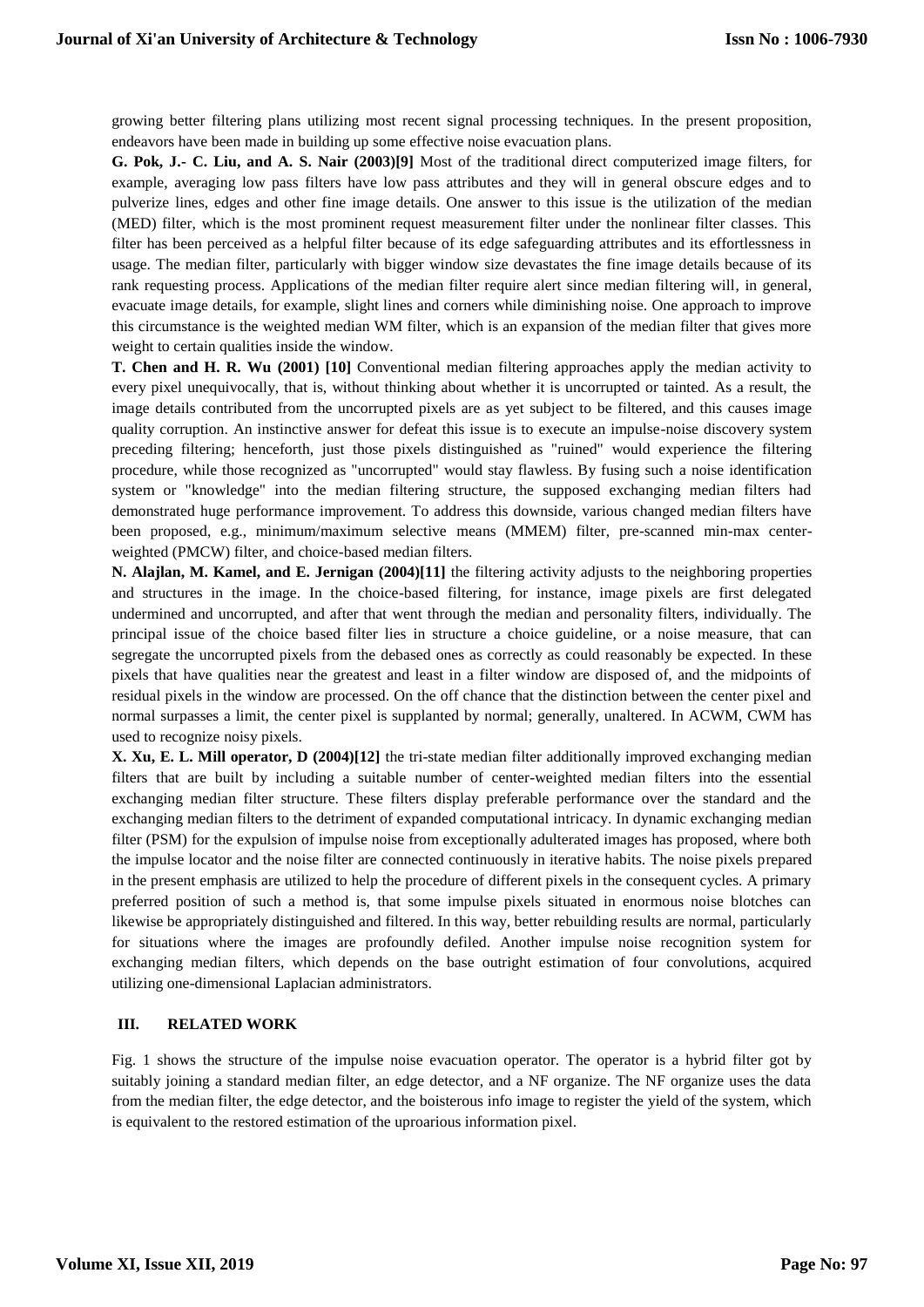

# **Fig.1** Hybrid Filter

# **Fuzzy Inference System based Image Denoising**

Right now, 2 fuzzy rationale principally based impulse detector4 is normally prescribed to reduce theimpulse noise. The impulse detector incorporates the detector, defuzzifier, and post-processor. The detector incorporates two type-2 fuzzy rationale principally based sub-detectors, two defuzzifiers, and a postprocessor. The detector forms the pixels inside the filtering window and produces the yield. Each sub-detector technique a remarkable neighbor-hood relationship between the center pixel of the investigation window and two neighboring pixels. The vertical neighborhood is figured by the higher sub-detector and the even neighborhood is registered by the lower sub-detector. The structures of the two sub-detectors are the equivalent and furthermore the inside parameters are additionally comparable. Notwithstanding, the estimations of the inside parameters of the subdetectors are differed. Inside the impulse detector, the inside factors are streamlined by the learning stage. Within parameters of the impulse detector are upgraded by the learning.

The higher sub-detector is prepared to calculate the vertical pixel neighborhood affiliation and the lower subdetector is prepared to calculate the flat pixel neighborhood affiliation. The sub-detector investigates the info information by misusing the type-2 fuzzy consistent reasoning and furthermore the yield is made that is of type-1 interim fuzzy set. The yield of the sub-detectors is given to the relating defuzzifier. The two defuzzifiers convert the type-1 interim fuzzy set into one scalar worth. The two particular qualities are joined into a solitary incentive by misusing the postprocessor. The postprocessor yield esteem is that of the impulse detector yield worth. The multifaceted nature during this procedure is high legitimate reasoning time on account of the raised scope of rules required for the differencing.

# **Parallel Fuzzy Inference System based Image Denoising**

Right now, imaginative technique is introduced called PFIS based impulse detector for impulse noise expulsion in the image processing field. There are three stages right now:

- Generation of fuzzy set based on the appropriation of fuzzy standards.
- Defuzzification.
- Detection of impulse noise and Classification process.

Right now, input learning pictures are given to the sub-detector. The 3-by-3 pixel filtering window is utilized in each color band of the boisterous info image each pixel in turn. In each filtering window, the acknowledge capable pixels of the filtering window mean the worthy neighborhoods of the center pixel and are given to every one of the sub-detectors and conjointly noise filter. The sub-detectors strategy the info and thusly the thinking rules are created. The produced fuzzy thinking rules are dispersed to the hubs for simultaneous execution of the standards. The thinking rules are handled in an equal way and turn out the thoughtful one fuzzy set with less time interim. The yield of the sub-detectors is given to the two defuzzifiers. The defuzzifiers convert the type-1 interim fuzzy set into scalar qualities. The two scalar costs from the defuzifiers are incorporated into a solitary incentive by the exploitation of the post-processor and it discovers whether the pixel is vociferous or conventional. On the off chance that the pixel is conventional, the middle pixel of the filtering window is straightforwardly followed to the yield image. In the event that the pixel is vociferous, the noise filter yield is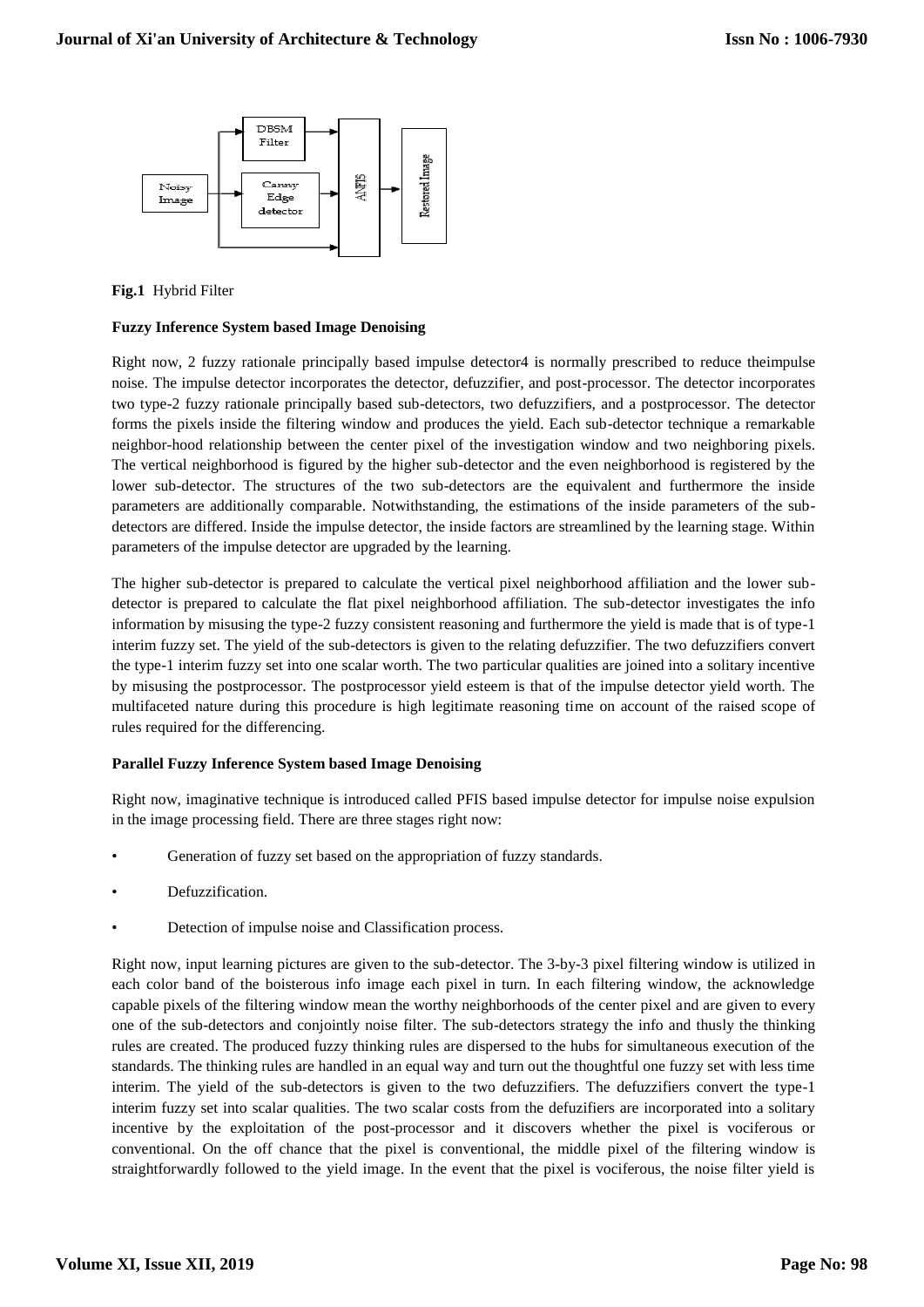followed to the yield image. Inside the order technique, the check pictures are given for the analyses and create the thinking rules for the pixels and utilize the learning set for grouping the customary and vociferous pixels.

## **IV. PROPOSAL WORK**

Right now, hybridized Sugeno-Mamdani based fuzzy impedance system strategy the pixel in the image is changed over into the recurrence space by utilizing a discrete Fourier change. From that point onward, the noise designs in the pixels are filtered by using a fuzzy insight noise filter. The adjusted intelligent water drop algorithm applied for recurrence area to parameter and participation tuning. After that apply the converse discrete Fourier change in recurrence space pixels of images that are utilized believer into a unique image. The proposed approach applies in the

#### **4.1 Structure of the Neuro Hybrid-Fuzzy Filter**

The fuzzy system is essentially characterized into two families like Mamdani and Sugeno, based on the fuzzy principles. Each filter is a mix of the main request Sugeno and Mamdani fuzzy impedance system.

The Mamdani model is denoted by the inputs as  $x_1, x_2, x_3, x_4$ , and the output is denoted as y. Each input has three membership functions and the output has a linear membership function. The model is represented as

Rule k: *if*  $x_1$  *is*  $R_1^k$ ,  $x_2$  *is*  $R_2^k$ ,  $x_3$ *is*  $R_3^k$  and  $x_4$ *is*  $R_4^k$  (1) Then Y is S<sub>k.</sub>, where R and S are the fuzzy sets for the

Input  $x$  and output  $y$  respectively. The output  $Y$  is represented as

$$
y_i = \frac{\sum_{K=0}^{K} a_k \, v_k s_k}{\sum_{K=0}^{K} a_k \, v_k}
$$

the degree, the input x matches the where is rule computed and is a volume of the output fuzzy set and is the centroid of the output fuzzy set  $S_k$ 

The Sugeno model systems utilize the rule structure that has a fuzzy antecedent and consequent parts. The model is Represented by

Rule k: if 
$$
x_1
$$
 is  $R_1^k$ ;  $x_2$  is  $R_2^k$ ;  $x_3$  is  $R_3^k$  and  $x_4$  is  $R_4^k$  (3)

 $c_{k2}x_2 + \cdots \dots \dots \dots \dots \dots c_{kn}x_n$  (4)

 $c_{k1}$  is the consequent parameter. Thus for any input x, output y is evaluated by centroid defuzzification

$$
Y_i = \frac{\sum_{k=1}^{k} a_k b_k(X)}{\sum_{k=0}^{k} a_k} \dots \dots \dots (5)
$$

The number of inputs is 4, 3 membership functions, and a number of output is 1, thus the number of rules is given by  $3^4$  that is  $k = 81$ .

Both the Mamdani and Sugeno models are expressed in a compact form,

Rule k: if  $x_1$  is  $R_1^k$ ;  $x_2$  is  $R_2^k$ ;  $x_3$  is  $R_3^k$  and  $x_4$  is  $R_4^k$  $(6)$  Then Y is  $D_k$ .

Where  $D_k$  can be either  $S_k$  for the Mamdani model or  $b_k$  for the Sugeno model.  $R_i^k$  denotes the membership function of i th input of the kth rule. The input membership functions are generalized bell-type that is defined as,

$$
R_i^k(X_i) = \frac{1}{1 + \left|\frac{x_i + t_{ik}}{u_{ik}}\right|^{2d_{ik}}} \dots \tag{7}
$$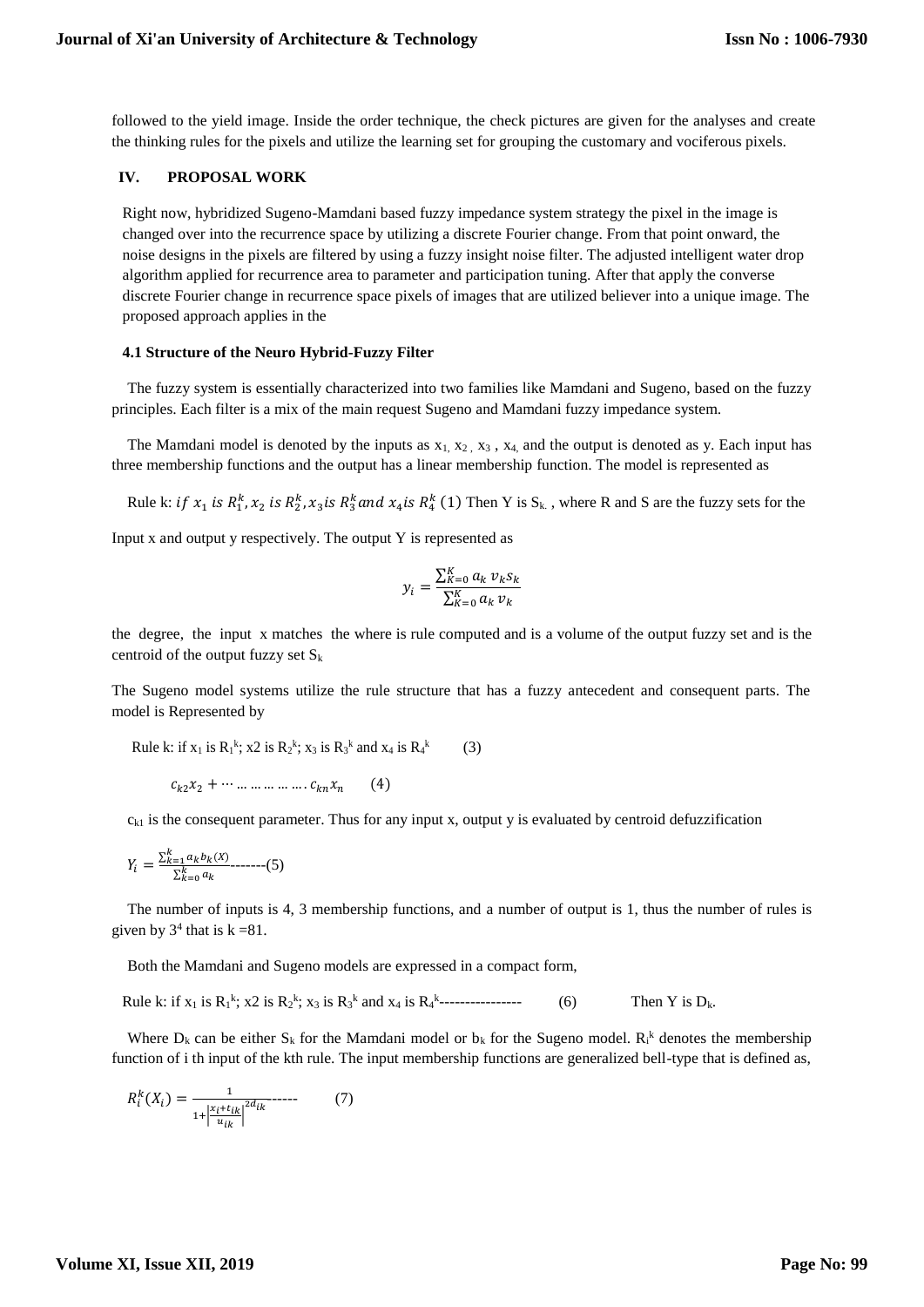antecedent parameters. The output of the Y of each NF filter is the weighted average of the individual rule outputs. The weighting factor  $w_k$  of each rule is the multiplication of four input membership values. The weighting factors to and the output Y of each NF filter is calculated by

$$
w_k = R_1^{1}(x_1) \times R_2^{1}(x_2) \times R_3^{1}(x_3) \times R_4^{1}(x_4)
$$
  

$$
w_2 = R_1^{1}(x_1) \times R_2^{1}(x_2) \times R_3^{1}(x_3) \times R_4^{2}(x_4)
$$

$$
w_{81} = R_3^{1}(x_1) X R_2^{3}(x_2) X R_3^{3}(x_3) X R_4^{3}(x_4)
$$
 (8)

#### **4.2 Hybrid Model**

The overall output Y for the Sugeno model is determined by Eqn (5), and that of the Mamdani model is determined by (2). In the Mamdani model, the conditions of volumes  $v_1 = v_2 = v_k$ , having the same size of the output membership functions, whereas in the Sugeno model when it is zero order, both the output functions become similar. Therefore the general form of the output function is given by,

$$
Y = \sum_{k=1}^{k} \frac{a_k v_k}{\sum_{k=1}^{k} a_k} b_k(X)
$$
-----(9)

Eqn 10 is the generalized fuzzy interference model that hybridized both the Sugeno model and the Mamdani model.

Therefore the hybridized model is defined as,

Rule k: if 
$$
x_1
$$
 is  $R_1^k$ ;  $x_2$  is  $R_2^k$ ;  $x_3$  is  $R_3^k$  and  $x_4$  is  $R_4^k$  (10)

Then Y is  $S_{k1}$  (V<sub>k</sub>,  $b_{k1}(X)$ ).

In this manner the yield of both the hybridized NF filter is determined utilizing this condition. The fundamental adequacy of (11), can not just protect the interpretable capacity of the Mamdani display yet additionally keep up the precision of the Sugeno model. The yield of the hybrid NF filter is shortened to the 8-piece number qualities Yp'

Along these lines the last yield of the proposed filter YF is determined by the normal of the yield of the twohybrid NF filters. The capacity round (), adjusts the component x to the closest number.

$$
Y_F = round\left(\frac{1}{2}\sum_{p=1}^{2} Y_p\right) \quad \text{(11)}
$$

This yield is then encouraged to the post-processor to produce the yield of the last filter. The inside parameters of the hybridized NF filters are enhanced utilizing a hybrid learning rule to decrease the error. The forerunner and the ensuing parameters are streamlined utilizing inclination descendent and least mean squares algorithm separately.

# **4.3 Multi-Objective Ranking**

The multi-objective ranking is characterized as where corresponding and rank-based wellness task is disturbed it is viewed as that people show just a single objective capacity esteem. In some certifiable issues, in any case, there are a few criteria that must be considered so as to assess the nature of a person. Just spotlight based on the correlation of the few criteria like multi-objective can a decision is made with regards to the predominance of one individual over another. At that point as in the single-objective issues, a request for individual inside the populaces can be built up from the equal correlations multi-objective ranking. After this request can be built up the single-objective ranking techniques from the subsection can be utilized to change over the request for the people to relating wellness esteems.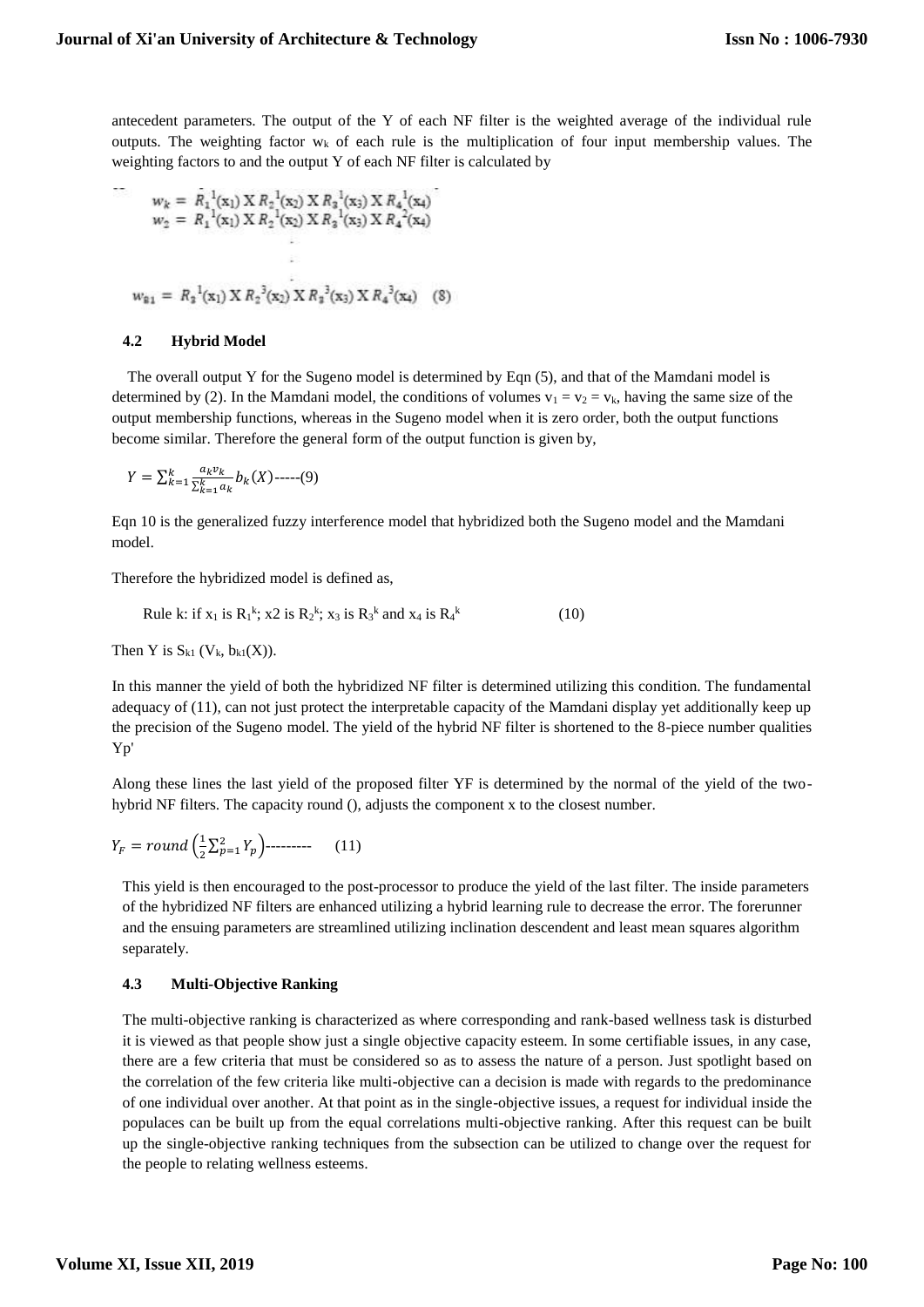# **4.4 Modified Intelligent Water Drops Algorithm (IWD) based optimization of Membership values for the Inputs**

The participation esteems are appointed to the contributions for advancement to additionally improve the precision of the system as it chooses the proficiency of the noise expulsion in the images. In this way the procedure known as intelligent Water Drop technique (IWD) is executed in the early work. The drop is considered as Membership esteem. The parameters that characterize the productivity of the drop are soil, speed, and separation. For a proficient water drop, soil content must be low; speed ought to be high as both are contrarily corresponding. Here the primary parameter is the error work that ought to be low for the participation work. Be that as it may, the IWD has a few restrictions, for example, choice control and powerlessness to deal with indistinct wellness. So right now Modified Intelligent Water Drop (IWD) technique proposed which contains two ranking based determination strategies two defeat the constraints of the IWD. The two ranking based determination strategies are Multi-objective ranking and Roulette wheel choice techniques.

# **4.5 Ranking Selection**

The ranking choice strategies are based on the rationale wellness rank instead of the wellness estimation of the dirt to foresee the likelihood of every pixel in expelling the noise in the images. To choose every pixel to be remembered for the way, right off the bat every conceivable pixel are ranked based on the dirt qualities. The pixel with a higher rank is allocated as a higher rank. All ranks are then mapped to the choice likelihood by the mapping capacity. The Performance of the determination strategy relies upon both the mapping capacity and the choice weight (SP) parameter. The parameter SP alludes to the inclination of picked the best pixel. Based on the mapping capacity use the ranking choice strategies can be characterized into two classes like Multiobjective ranking

The roulette-wheel determination is the least difficult choice plan which alludes to stochastic testing with substitution. This is a stochastic algorithm and contains the accompanying technique:

The individual is mapped into the bordering portions of the line, with the end goal that each section is equivalent in size to its wellness. An irregular number is produced and the individual sections range the arbitrary number determination. The iterative procedure is rehashed until the ideal number of people is acquired (called mating populace). This technique is practically equivalent to a roulette wheel with each cut relative in size to the wellness.

# *Algorithm for optimal membership value Selection using Modified IWD*

# **Input: Initial Membership values for pixels**

**Output: Optimized value of Membership**

- **1. Formulate the optimization problem as a graph that is fully connected.**
- **2. Assign initial values of membership to the pixels in the image.**
- **3. Let the number of membership values be m;**
- **4. Apply the modified IWD to construct the complete solution**
- **5. Multi-objective ranking and roulette-wheel selection apply the IWD to construct its solutions.**
- **6. Select best membership value in the values m asMbest;**
- **7. Update the global best solution**
- **8. End while**
- **9. Return Mbest.**

Thus the best membership value to the input values of each pixel improves the efficiency of the noise removal.